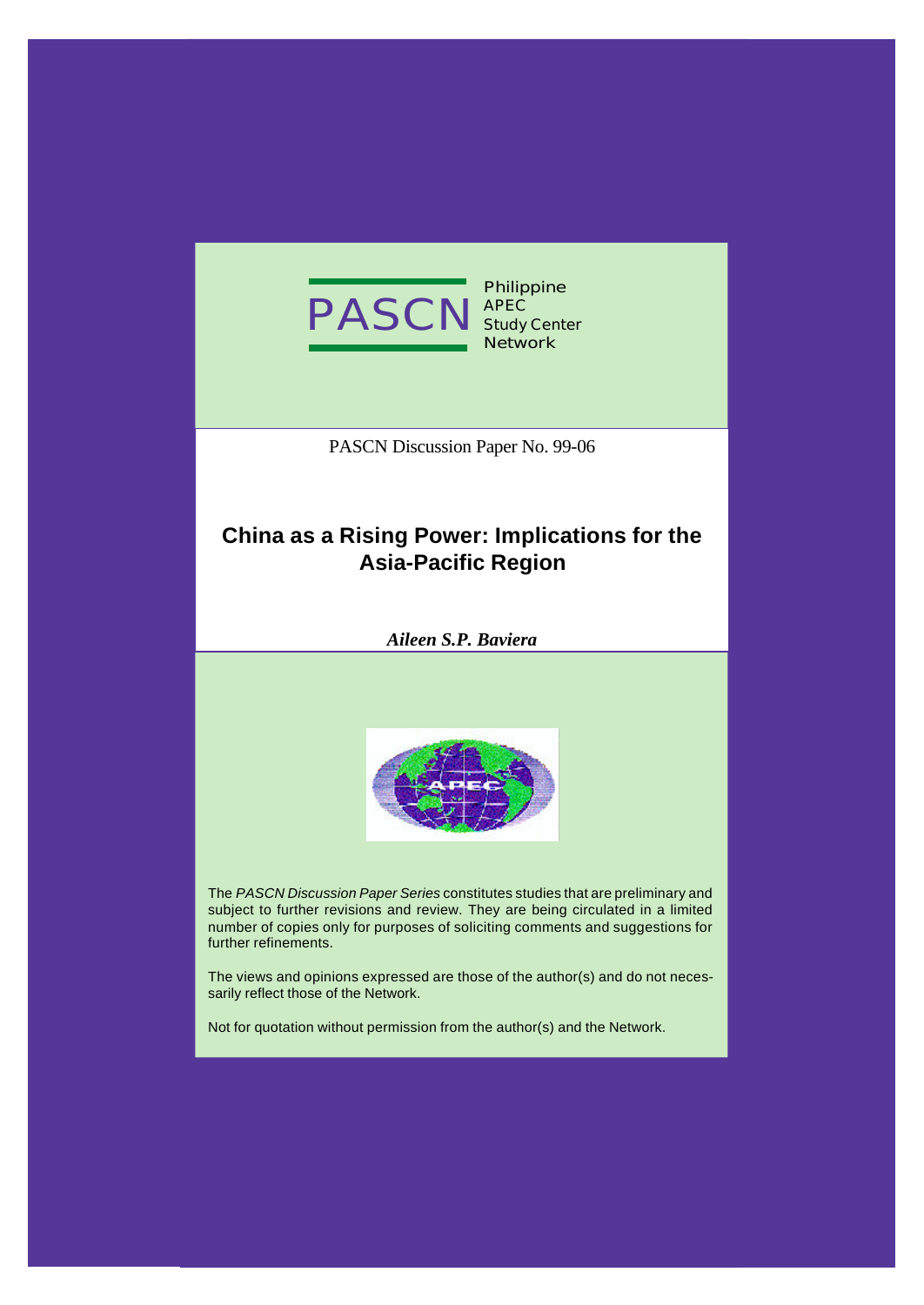

**PHILIPPINE** S TUDY C ENTER **NETWORK** 

PASCN Discussion Paper No. 99-06

## **China as a Rising Power: Implications for the Asia-Pacific Region**

## *Aileen S.P. Baviera*

University of the Philippines

March 1999

The *PASCN Discussion Paper Series* constitutes studies that are preliminary and subject to further revisions and review. They are being circulated in a limited number of copies only for purposes of soliciting comments and suggestions for further refinements.

The views and opinions expressed are those of the author(s) and do not necessarily reflect those of the Network.

Not for quotation without permission from the author(s) and the Network.

For comments, suggestions or further inquiries, please contact:

**The PASCN Secretariat** Philippine Institute for Development Studies NEDA sa Makati Building, 106 Amorsolo Street Legaspi Village, Makati City, Philippines Tel. Nos. 893-9588 and 892-5817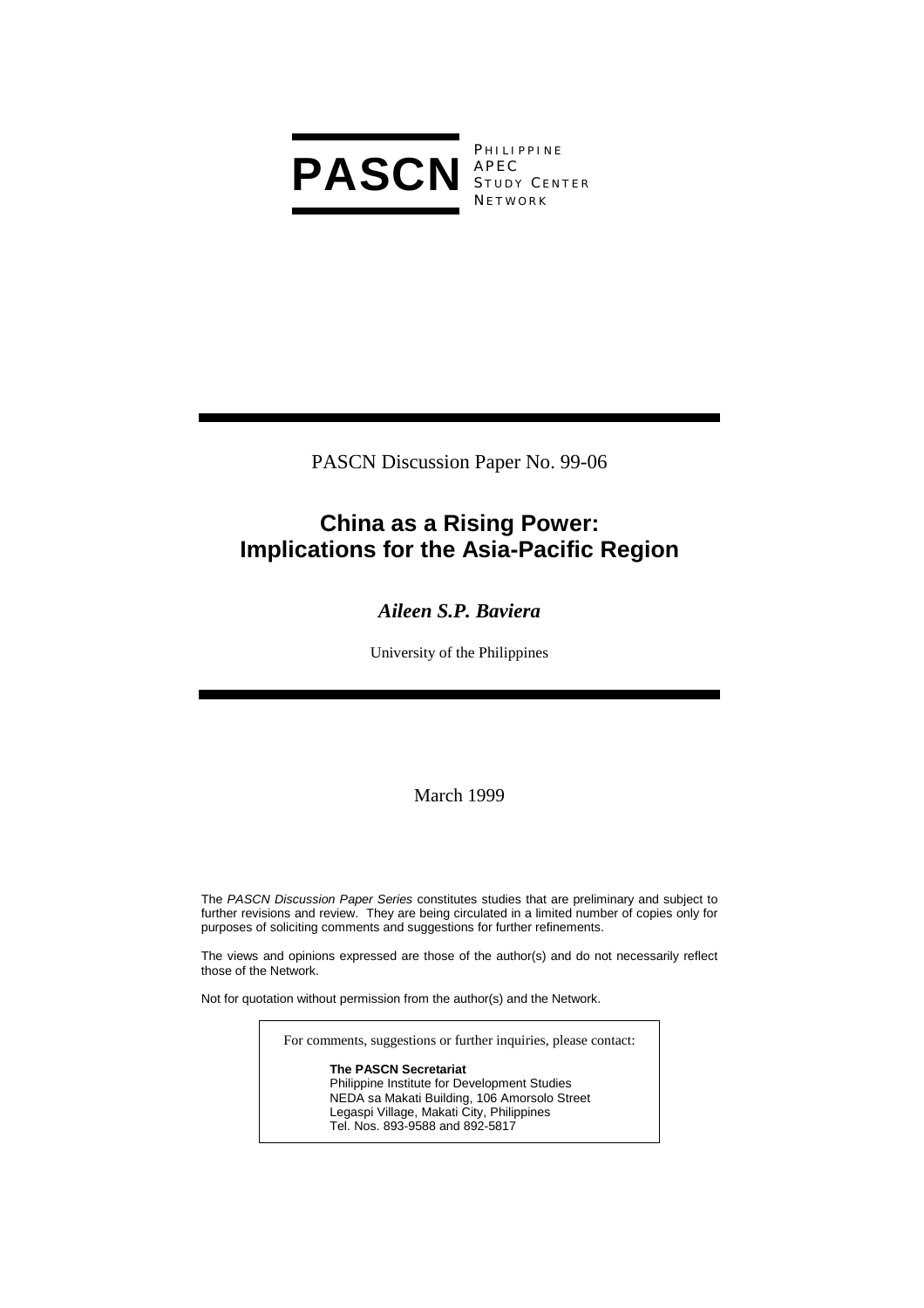## **Aileen San Pablo-Baviera**<sup>∗</sup>

It has been said that of the principal defining events facing us as we enter into the new millennium, China's emergence as a world power will have an impact that is far-reaching and wide-ranging.

China's successful economic performance has already changed the configuration of the global economy. The PROC economy has been growing by an average of 9% since 1979. From 1978 to 1996, China's foreign trade volume increased 14 times to reach US\$289.9 billion, placing it among the world's top 10 trading powers. Finished goods have accounted for more than 80% of China's exports. It now enjoys a small trade surplus, after suffering huge deficits during the 1980s.

Foreign direct investments reached US\$177.2 billion by the end of 1996, with China becoming the second biggest destination of FDI -- next only to the United States. Foreign exchange reserves hit a record of US\$105 billion in 1996. In recent years, Chinese enterprises have in fact begun to invest abroad.

This Chinese economic dynamo has helped fuel unprecedented growth in the Asia-Pacific region. 80% of China's foreign trade and 90% of its overseas capital are sourced from this region, with Japan, the United States, Hong Kong, South Korea and Taiwan as major trading and investment partners. Many Southeast Asian companies that have successfully gone global have also established China operations. Rather than allowing their economies to suffer from Chinese competition in terms of access to traditional Western markets and in terms of diversion of investment and official development assistance, many of the more dynamic economies of Asia were keen to jump on the Chinese bandwagon and exploit opportunities made available by the reform and opening up.

The success of the Chinese brand of market socialism has also helped mitigate possible remnant ideological conflicts in the region. It does this by providing an alternative development model for remaining socialist states - Vietnam, Laos and the Democratic People's Republic of Korea. This model allows communists to remain in power even while their countries enjoy the benefits of integration with the world capitalist economy.

Finally and most importantly, reforms have helped improve the standards of living of a significant percentage of the world's population, China's population being roughly 20% of the world's total. They have contributed to stabilizing China's internal political situation, thus preventing a disintegration that could potentially cause massive refugee crises in the region. Ironically, while there are many in East Asia who fear the

<u>.</u>

<sup>∗</sup> Head, Center for International Relations and Strategic Studies, Foreign Service Institute. The paper was presented during the *Second PASCN Annual Symposium and Business Meeting*, 4-5 December 1997.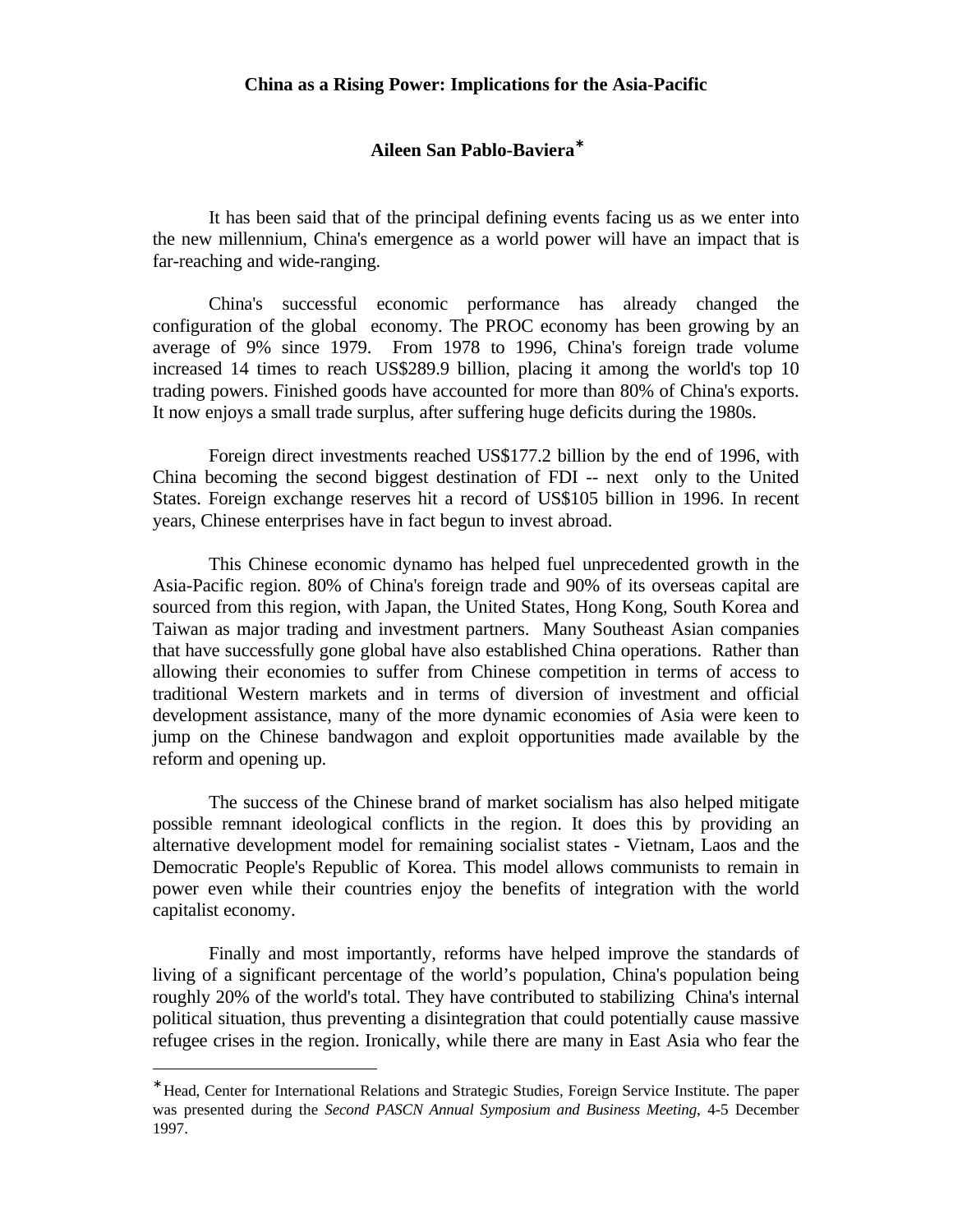prospects of having to managing this robust, confident, awakened Chinese dragon that towers above us all, it is the image of having a sick, hungry, unhappy, and suspicious beast nearby that is far more dreadful. Japan's phobia of the mere idea of millions of Chinese economic and political refugees streaming onto its shores is a case in point.

At present, China is a power in its own right, but it is not yet the comprehensive power that it aspires to be. China has a declared national goal of achieving comprehensive power status, i.e. having a strong economy, considerable political influence, a modern military and the necessary technological wherewithal within easy grasp. Indicators of present Chinese power include the huge size of its land area and potential resources; fundamentally sound economic infrastructure, a huge and talented population; a strong state with a powerful ruling party, and a rapidly growing wealth-generating private sector.

There are many obstacles to China's attainment of comprehensive power status, including current economic problems. There are serious imbalances in the levels of development between rich coastal areas and the backward interiors, widening income gaps within and among geographic areas, lack of infrastructure to support market policies, low level of development of human resources, and the need to develop capital markets and financial institutions to support future infrastructure development. On top of this is political dissent among certain urban groups, growing disaffection by peasants who have not benefited from recent growth, and separatism in some border regions.

Most certainly, China can not just yet be considered a status-quo power, or one that is entirely happy with the world balance of forces. It is true that Chinese elites have had a very positive view of the world situation since the end of the Cold War. The absence of serious threats to China's security from its traditional enemies and rivals (among them, the former Soviet Union and India) has provided major relief and thus allowed Chinese leaders to focus almost singularly on its economic development programs. The opening up of its economy to foreign participation has broadened China's stake in preserving peace and stability in the region and in the world. The United States and Japan, the two major linchpins of the global market economy and the two status quo powers if ever there are any, are China's most important trade and investment partners. Therefore it may be argued that China shares their fundamental interests and objectives.

Yet, in the eyes of many informed observers, China still manages to come across as an anti-status quo power. It is openly dissatisfied with the current global and regional balance of power characterized by US domination. Chinese advocacy of the creation of a multipolar world order is an indirect challenge to what it perceives as strengthening US hegemony in global affairs. Beijing is involved in various acrimonious economic and political disputes with Washington. These disputes cover issues such as US policy towards Taiwan, arms sales to so-called "rogue states" (e.g. Iran), intellectual property rights, human rights violations, and others. Beijing is also confronted with territorial and sovereignty disputes with its neighbors: over the Paracels with Vietnam, over Spratlys with five other claimants including the Philippines, over Diaoyutai with Japan, over Tibet and other land border issues with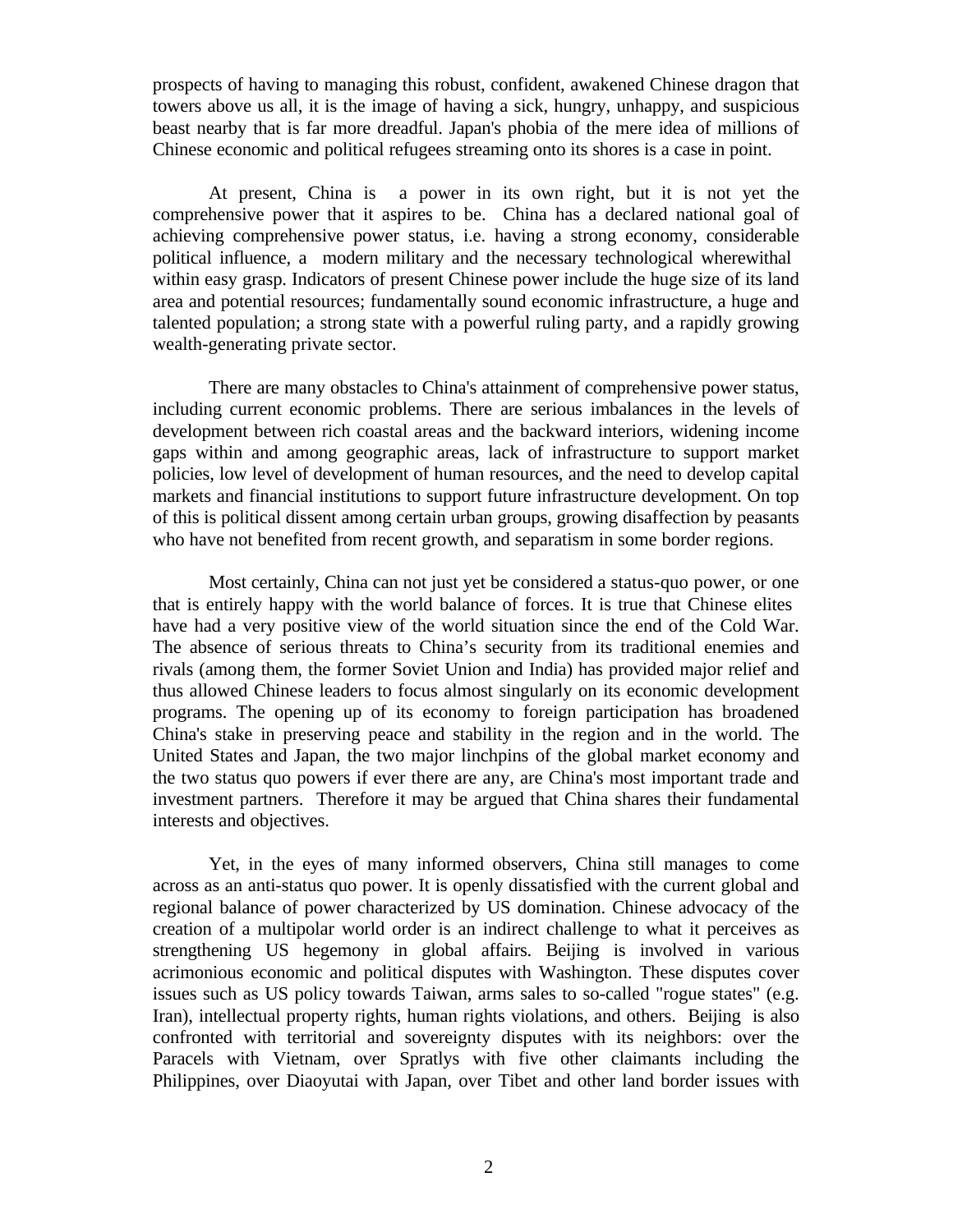various other countries of the Asian continent.

Having suffered humiliation at the hands of other powers in the past, the Chinese people are prone to translate their new-found self-confidence into narrow nationalism. In light of China's increasing overall power and ambitions, it therefore comes as no surprise that many China observers see China as at least a potential source of instability in the decades to come.

Is China's rise as a power inevitable? China still faces many internal and foreign policy problems that will limit its projection of influence in international affairs. It is entering into its most delicate stage of economic reform - the restructuring of state enterprises. This strikes at the core of China's remaining facade of socialism. Half of China's state-owned enterprises were reportedly operating at a loss in 1996. During the 15th Party Congress in September this year, the Communist Party finally made the decision to take the bitter pill and privatize a large number of these enterprises, risking possible social instability arising from massive unemployment in the state sector. The challenge for the leadership is how to soften the blow for the affected sectors.

Political reform likewise cannot be postponed indefinitely, given generational change in the leadership. Already, legal reforms are continually being introduced in an attempt to strengthen the rule of law. Democratic electoral choice at village and township levels has been expanding. At the highest level, antipathy to Western-style, formalistic, multi-party democracy remains strong. However, there appears to be a growing number of adherents to liberal ideals among younger, especially Westerneducated, elites.

Yet political reform must be managed in such a manner that progress in liberalization is achieved without undermining political stability. Such stability, it has been argued, rests on the legitimacy of communist party leadership. But the present leadership must be able deal with the revolution of rising expectations among its burgeoning, better-educated, increasingly cosmopolitan middle class.

Will China be a benign power or is it a hegemon in the making? China will act in its own self-interest, as any country would be expected to. It has demonstrated how it can be a constructive and important force for preserving world peace: through its role in the Security Council of the United Nations, support for non-proliferation of weapons of mass destruction, in the positive influence it has brought to bear upon the North Korean regime, its preparedness to engage in multilateral cooperation in the World Trade Organization, APEC, and the ASEAN Regional Forum, among others.

Historically, it is argued, China has never been hegemonic. On the other hand, it may also be argued that China did not have the compelling reason nor means to throw its weight around in the past. This seems to be changing. Ever a continental power (except for exploits of the Admiral Cheng-ho), China is now embarking on an ambitious naval modernization program that will turn it into a maritime power as well within a relatively short period of time. Military doctrine is shifting from the emphasis on luring the enemy into one's territory (a key feature of people's war) into engaging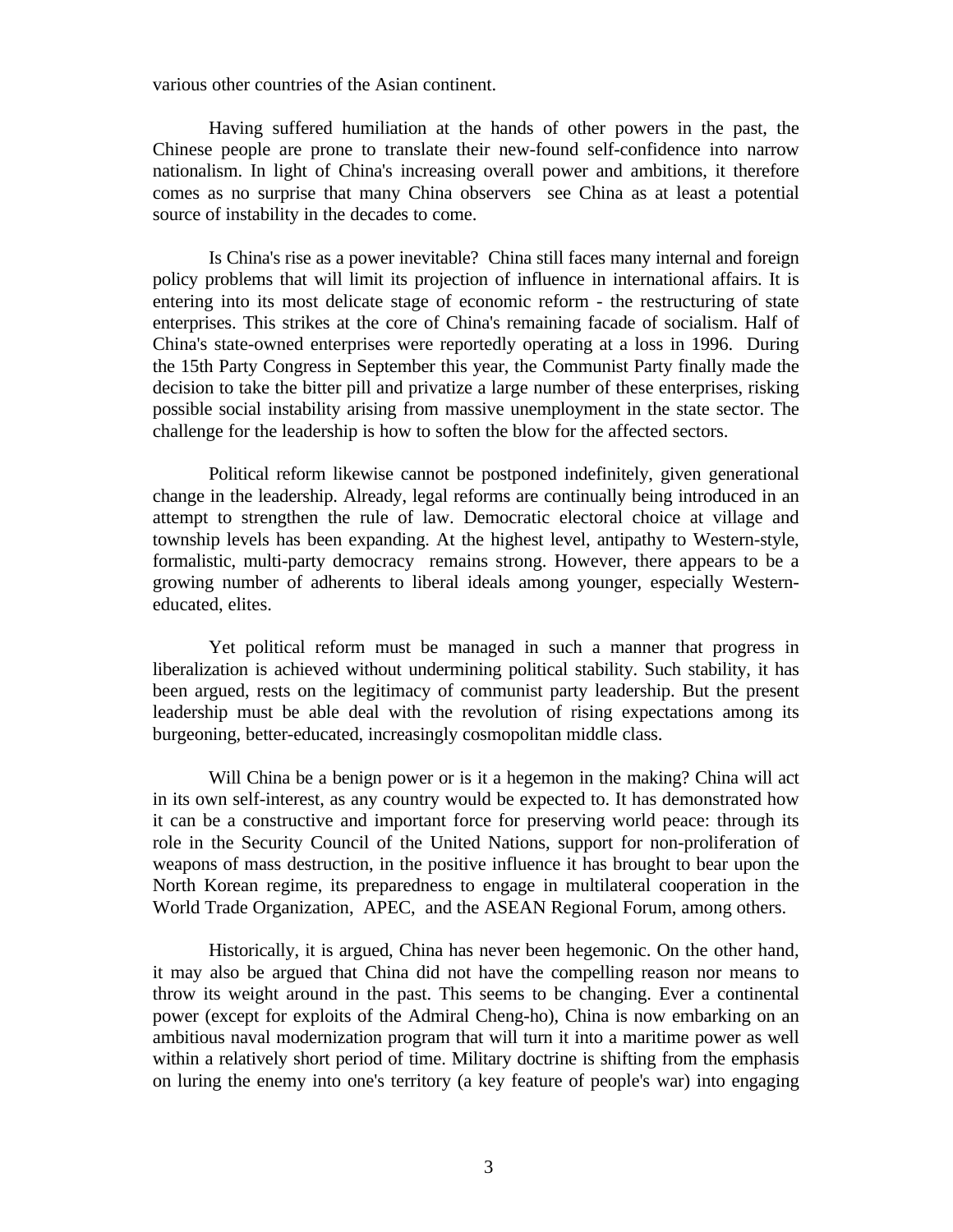the enemy before he reaches the border. The People's Liberation Army has also been indoctrinated with a new mandate of "safeguarding China's territorial integrity and protecting maritime rights". This is actually not too different from what other navies in the region are trying to do, except that China has many times more ships and more personnel than most other countries combined. Moreover, it is perceived that China has irredentist tendencies, and that its leaders seem to harbor the illusion that any piece of territory written about in Chinese dynastic records belongs to them.

Because of uncertainty regarding both China's capability and intentions, China's neighbors and other powers are bent on bringing it into processes of dialogue, consultations, confidence-building measures and cooperative activities. It is important that China enhance the transparency of its intentions and become constructively engaged in building a new post-Cold War security order. The 1993 creation of the ASEAN Regional Forum, APEC's counterpart in regional political-security dialogue, was precisely intended as a means to keep China engaged.

The true challenge of managing the rise of China is in helping create, with China rather than against it, a regional and global order where the security of one is the security of all, and where the prosperity of one is the prosperity of all. This is the basic philosophy of the APEC framework, pursuing a "prosper thy neighbor" and a "winwin" approach. It is also the ARF philosophy, where common security can be arrived at cooperatively even among potential adversaries.

It has often been argued among China watchers that the surest way to transform China into a hegemon is to behave as if it were one, to "demonize" it and then to try to "contain" it. Such a self-fulfilling prophecy must be avoided, but, and this must be emphasized, not at all costs. At the risk of oversimplifying a rather complex issue, one can say that on the question of whether a fairly defenseless country such as the Philippines should conduct its security policy on the assumption of a benign China or a potentially aggressive one, it is still best to err on the side of caution.

From the realist international relations perspective, the key to the future direction of China's rise as a power is its relations with two other key players -- the United States and Japan -- and how the trilateral balance among the three shall be maintained. This is the question uppermost in the minds of many at present. There is no time in this paper to go into this at great length. But I wish to add that we, too, in Southeast Asia, who live in China's shadow, but who are no longer minor players where events in our own backyard are concerned, will have a historic responsibility to help manage the rise of China.

Off-hand, some premises and pointers we may wish to consider are the following:

(1) Southeast Asia, the Philippines included, must learn to see China as a rich source of opportunity rather than merely as a potential threat;

(2) There is a need to create a stable balance in the Asia-Pacific region -- no